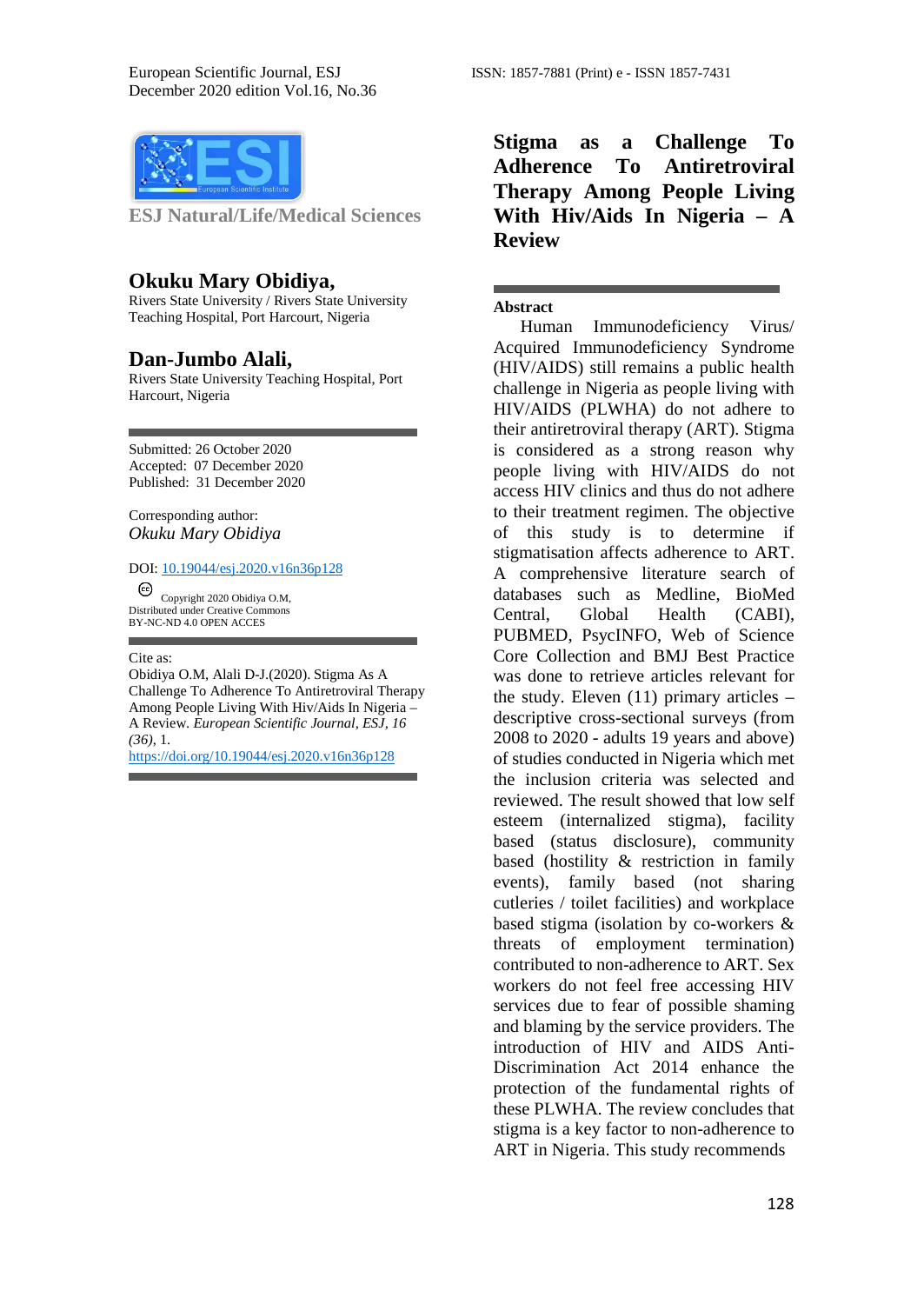adoption of human rights approach, strengthening of Anti-Discrimination Laws and future research on inclusion of family members in the treatment of PLWHA in Nigeria to promote their adherence to ART.

#### **Subject:** Medicine

**Keywords:** HIV, AIDS, Non-Adherence, Antiretroviral Therapy, Discrimination, Stigma, Nigeria

# **Introduction**

HIV-related stigma which is most times spiked by misinformation and myths is the negative attitude, prejudice, abuse or discrimination directed at PLWHA (Valdiserri, 2002; Rao et al., 2007). This includes being barred from accessing health care services, shunned by friends, community, family and being treated poorly in work or educational settings (Valdiserri, 2002; Dahlui, Azahar and Bulgiba, 2015). Generally in Nigeria, there are misconceptions that HIV/AIDS is a death sentence and is commonly associated with infidelity, and is perceived to be transmitted via sexual intercourse only (personal communication). The individuals mostly affected or discriminated against are MSM, sex workers and people who inject drugs, and this stigma is seen as a major reason why these persons refuse accessing care, refuse taking their ART and avoid disclosing their HIV status (Omosanya, Elegbede and Isinkaye, 2014; Dahlui, Azahar and Bulgiba, 2015; Odimegwu, Akinyemi and Alabi, 2017).

# **HIV and AIDS Anti-Discrimination Act 2014**

The legal system in Nigeria does not favour same sex marriage and being a sex worker is a taboo in some communities in Nigeria especially the Muslim communities who practice Shari'a law (Weimann, 2010; Sulaiman, 2016). These sexual acts are seen as punishable offences and as such could highly likely deter them from accessing HIV clinics for fear of disclosing their sexual orientations and identities (Weimann, 2010; Sulaiman, 2016). There are policies and legislations put in place by the Federal Government of Nigeria to protect the rights of PLWHA so that they can have free access to HIV treatment and other services without fear of discrimination (HIV and AIDS Anti-Discrimination Act 2014; Odimegwu, Akinyemi and Alabi, 2017).

For instance, in November 2014, HIV and AIDS Anti-Discrimination Act 2014 was passed into law by the Nigerian government. This HIV/AIDS Anti-Discrimination Act 2014 was enacted to protect the dignity and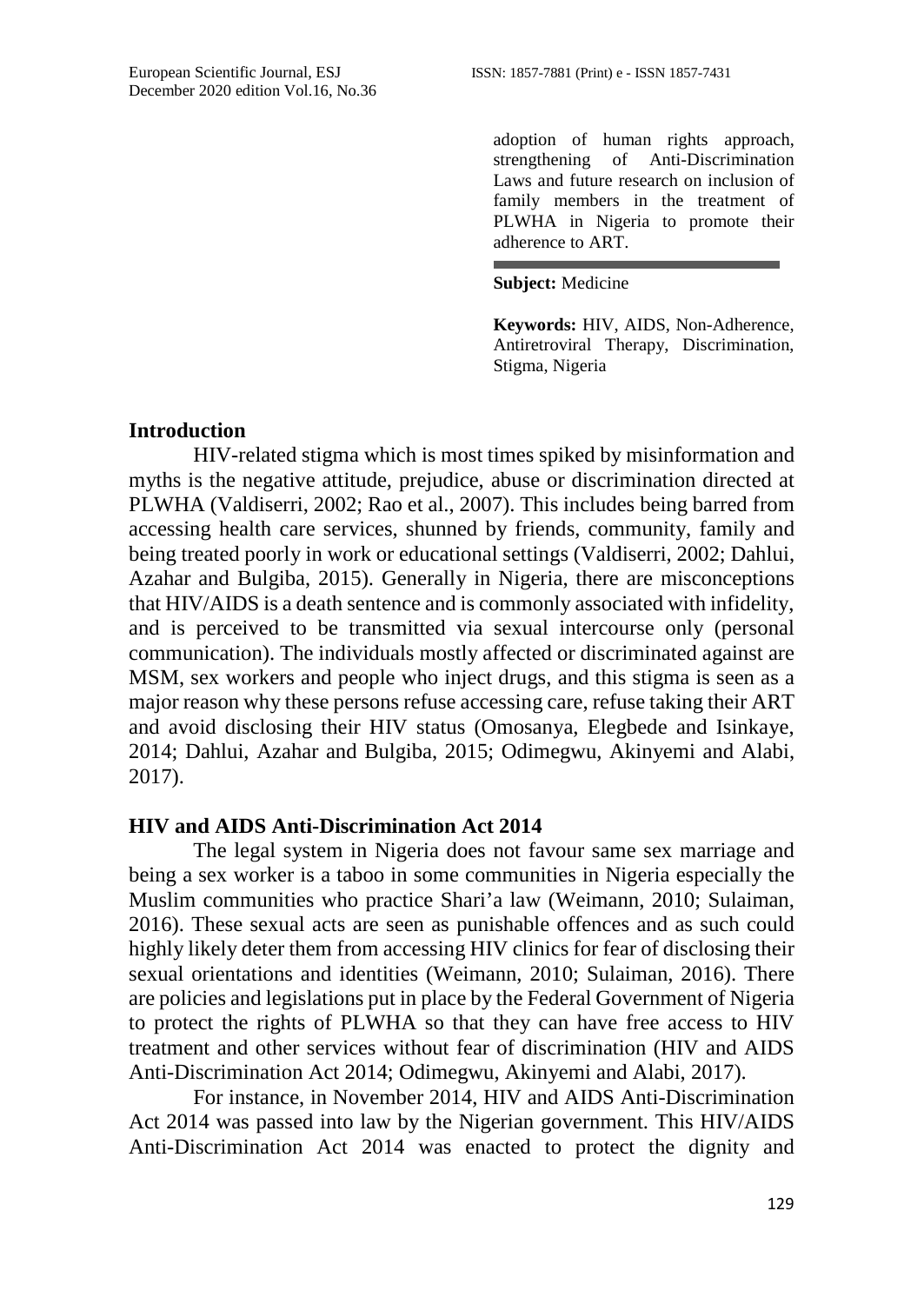fundamental human rights of PLWHA, through the elimination of all manner of discrimination due to their HIV status. It is also aimed at creating an environment that is supportive, both at the institutions, community and workplace. Additionally, whoever contravenes the HIV/AIDS Anti-Discrimination Act 2014 is liable to fine of  $\mathbb{N}2,000,000$  (\$5565) and  $\mathbb{N}500,000$ (\$1392) only for organisations and individuals respectively. Violation of this Act also attracts a 1year imprisonment or more if the offenders are unable to pay the stipulated fine (HIV/AIDS Anti-Discrimination Act 2014).

In a bid to create a global awareness on the harmful effects of stigmatization of PLWHA, every 1st of March is globally observed as Zero Discrimination Day (United Nations Programs on AIDS (UNAIDS), 2019). In a press statement on 01/03/2019 to mark the 2019 Zero Discrimination Day, the UNAIDS Executive Director Michel Sidibe, made a global appeal to all the countries to abolish discriminatory laws and treat PLWHA with respect and dignity (UNAIDS, 2019). Michel Sidibe reiterated in his press statement that there still exist some travel restrictions against PLWHA in some countries (UNAIDS, 2019). These travel ban makes it probable that there is the likelihood of PLWHA to be afraid of accessing HIV clinics or disclosing their status to avoid embarrassment by the authorities. This year on 01/03/2020, the new executive director of UNAIDS, Winnie Byanyima called for zero discrimination against women, girls and all persons vulnerable to / living with HIV/AIDS (UNAIDS, 2020). This suggests that stigmatization is still a problem and needs our collective efforts to support the PLWHA.

# **Methods**

These databases were searched comprehensively – MEDLINE, BioMed Central, Global Health (CABI), PUBMED, PsycINFO, Web of Science Core collection and BMJ Best Practice to retrieve primary articles focusing on non-adherence to ART (from 2008 -2020 – adults 19 years and above). A high of about 9875 hits was produced for MEDLINE hence limits was applied as that is a large amount of literature to read. Studies involving children, pregnant women and those written in other languages other than English, articles on pay per view were excluded and search narrowed down to studies in Nigeria only. A detailed approach was used to search all of the other databases as well. Eleven (11) primary articles (studies carried out in Nigeria) met the objective of this study and were used for this literature review.

Inclusion criteria: Keywords used for the search include: discrimination, stigma, non-adherence, barriers, challenges, therapy, antiretroviral and Nigeria. Articles written only in English, primary research studies, articles published 2008 to 2020, full text articles and articles on adults only were selected for the study.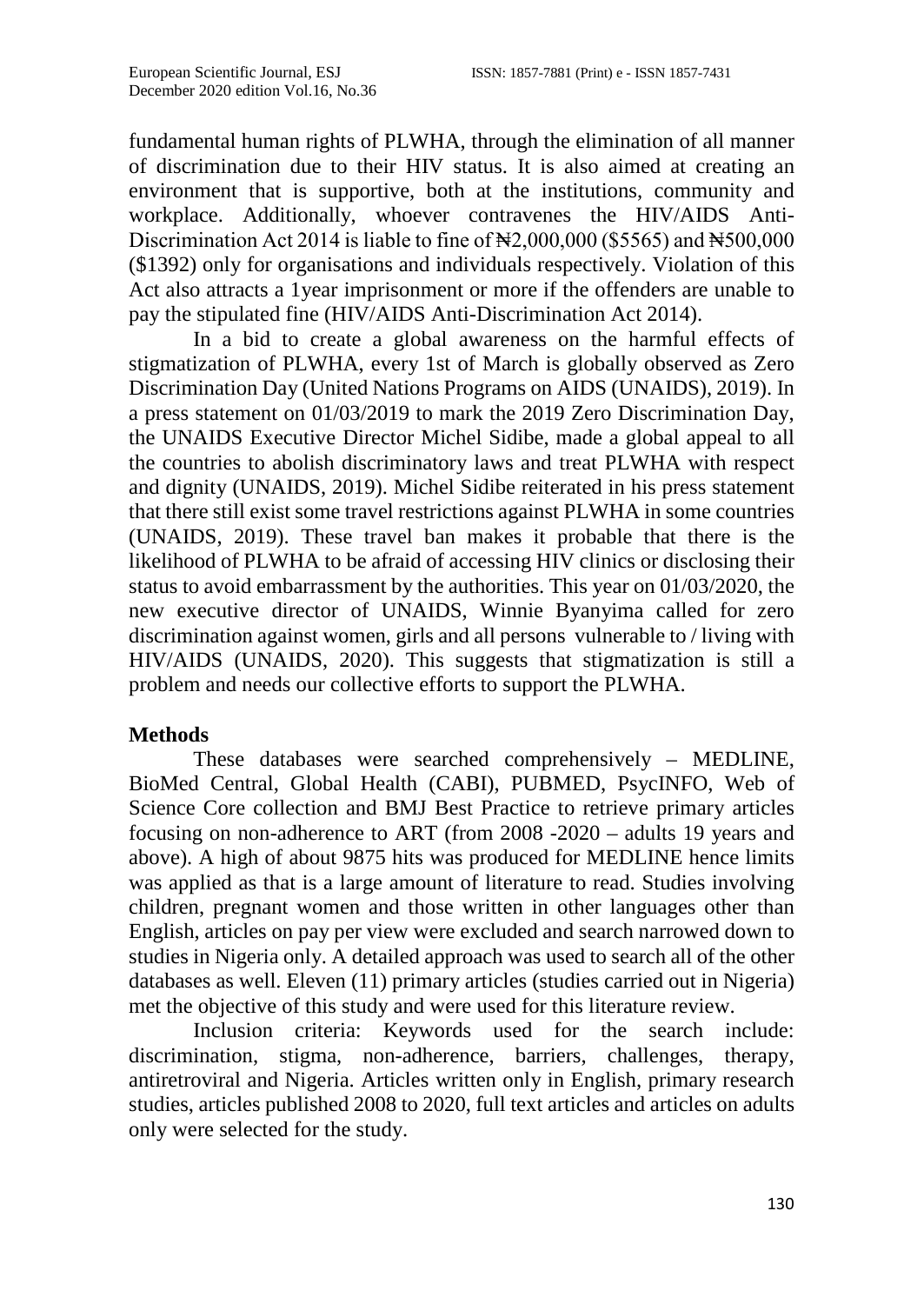## **Results**

The eleven (11) articles chosen discussed that stigma is one of the main reasons for non-adherence to ART among PLWHA in Nigeria (see Table 1). **Table 1**.The 11 primary articles that identified stigmatization as a problem to

|                | <b>Authors</b>                             | Sample size | Stigma %<br>(percentage of<br>persons who linked<br>their non-adherence<br>to ART to stigma) |
|----------------|--------------------------------------------|-------------|----------------------------------------------------------------------------------------------|
| 1              | Uzochukwu et al. (2009)                    | 174         | 22.1                                                                                         |
| $\overline{c}$ | Agu et al. (2011)                          | 118         | 5.6                                                                                          |
| 3              | Bello (2011)                               | 213         | 3.3                                                                                          |
| 4              | Okoronkwo et al. (2013)                    | 221         | 31.9                                                                                         |
| 5              | Oku <i>et al.</i> (2013)                   | 411         | 12.2                                                                                         |
| 6              | Chineke <i>et al.</i> (2015)               | 400         | 12.7                                                                                         |
| 7              | Nduaguba et al. (2017)                     | 361         | 2.5                                                                                          |
| 8              | Odili, Obiechie and Amibor<br>(2017)       | 300         | 11                                                                                           |
| 9              | Afe, Motunranyo and<br>Ogungbade<br>(2018) | 225         | 68                                                                                           |
| 1<br>0         | Muoghalu (2018)                            | 200         | 7.0                                                                                          |
| 1              | Anyaike <i>et al.</i> (2019)               | 550         | 63.6                                                                                         |

adherence to ART in Nigeria.

## **Discussion**

Looking at Table 1, the figures suggest that fear of stigmatization affects patients and contributes to their non-adherence to ART.

Nduaguba et al. (2017), Bello (2011) and Agu et al. (2011) had the lowest levels of stigma in their studies at 2.5%, 3.3% and 5.6% respectively. While Afe, Motunranyo and Ogungbade (2018) and Anyaike et al. (2019) reported the highest levels of stigma at 68% and 63.6% respectively. The reasons for the variations in the percentage of stigma in the studies could be due to their literacy levels. An uneducated individual may not understand the reasons for the need to adhere to his/her treatment regimen. The studies reported that some participants were illiterate.

In Nduaguba et al.'s (2017) study, 51.4% of the participants had no college education, but there was peer support, home visits by nurses which may have boosted their morale and may be the reason for the low level of stigma (2.5%) reported. Bello (2011) reported that 28.1% of the participants had only primary education while 33.8% had no formal education. Bello reported that there were uninterrupted and regular free HIV services, free ART and free drugs for patients with opportunistic infections. With the regular free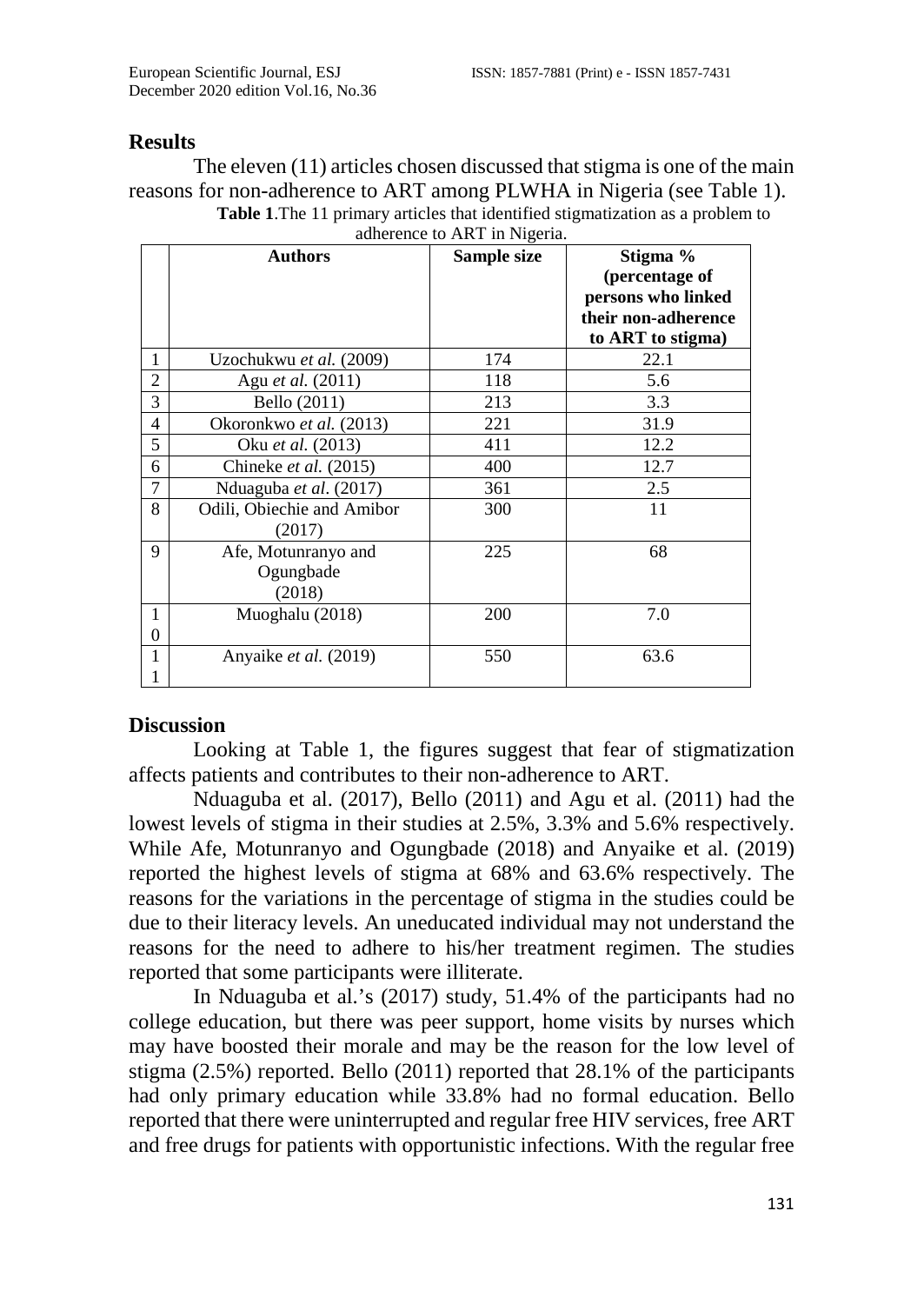services offered there is a possibility that a good rapport may likely have existed between patients and their caregiver through counselling which may have caused the low level of stigma (3.3%) reported. Similarly, Agu et al. (2011) study had 5.6% stigmatization level in the study and it was reported that there was a good interpersonal relationship between the PLWHA and their healthcare providers which may be the reason for the low level.

In contrast, Afe, Motunranyo and Ogungbade (2018) reported that 68% of the study population were illiterates and the study had the highest level of stigma recorded at 68%. However, the study did not report whether the participants received peer support, family support or any form of support from their healthcare providers making it difficult to ascertain the actual cause of the high level of stigmatization reported. Anyaike et al.'s (2019) study reported that the participants who had the highest level of non-adherence to ART had no formal education (63.6%). They also stated that the majority of the participants disclosed their HIV status to their family and were supported by their families. However, despite this family support they received, the study had high levels of stigma. The reason for this is not understood hence more research is needed to ascertain this.

These authors Kalichman et al. (2008), Nachega et al. (2012) and Wawrzyniak et al. (2013) in their survey, cross-sectional study and review respectively argued that high literacy minimises stigmatization and boosts patients' adherence to their medication regimen. Based on this, one may argue that the literacy of the participants in Anyaike et al. (2019)s study may have contributed to the high of stigma reported.

Nevertheless, a prospective study of 125 participants, conducted by Erah and Arute (2008) in Benin City, Nigeria to determine factors responsible for non-adherence to ART among PLWHA concluded that stigma and educational level were one of the major determinants of adherence levels of patients on ART. Other studies conducted outside Nigeria - South Africa, Botswana and the United States affirm that stigmatization is a factor in nonadherence to ART (Nachega, Stain and Lehman, 2004; Edward, 2006; Wolfe, Weisser and Bangsberg, 2006).

For instance, Nachega, Stain and Lehman (2004) in their one month cross-sectional study of 66 HIV positive patients to determine their ART adherence in an HIV clinic in Soweto, South Africa concluded that there was significant decline in adherence to ART which was linked to fear of stigmatization by their partners. Similarly, Edward's (2006) 2 weeks qualitative exploratory study in a hospital in Maryland, United States investigated 20 African American women who have HIV/AIDS to know their perception on the factors that hinder their ART adherence. The study concluded that perceived stigma was a major barrier to adherence to ART as many participants verbalized having relationship turbulence with their sexual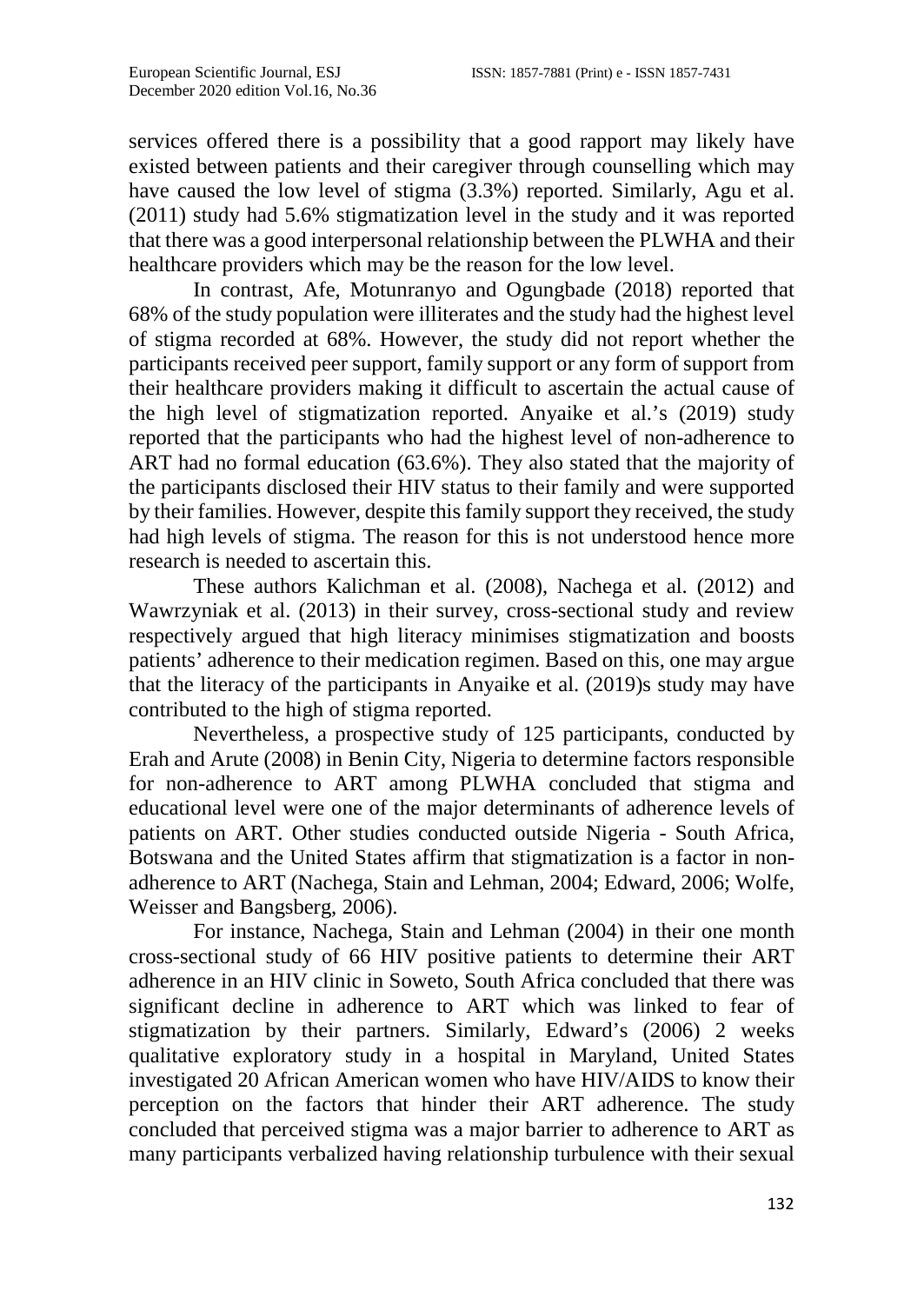partners and some received degrading remarks (eg. whore) from people on knowing their HIV status. Hence, this HIV-related stigma hinder them from complying to their medication regimen as they try as much as possible to avoid being seen taking their ART.

Furthermore, Wolfe, Weisser and Bangsberg (2006) in their study in 2000 in Botswana, interviewed 112 HIV patients who were on ART to find out barriers to adherence to ART and clinic attendance. The result showed that 94% and 69% of the participants kept their HIV status secret from the community and their families respectively. Other problems identified include low self esteem, fear of status disclosure in HIV clinics, fear of isolation from co-workers, fear of termination of employment due to HIV status and fear of hostility from family members. This resulted in their seeking HIV treatment late and fear of taking their ART to avoid being stigmatized. About 55% of the participants stated that stigmatization was the reason behind their nonattendance to HIV clinic. These studies demonstrate that stigmatization is a barrier to adherence to ART and should be given attention by healthcare professionals and the public so that PLWHA will feel free to take their ART and attend HIV clinics to maintain good viral load suppression.

A more recent four country study by Neuman et al. (2013) to determine factors that prevent patients from accessing HIV clinic services in Burkina Faso, Malawi, Uganda and Kenya concluded that stigmatization was also a factor which invariably could highly likely promote non-adherence to ART. Neuman et al. (2013) also maintained that with family support patients overcome the stigma. However, some analysts argued that stigmatization of PLWHA could either come from healthcare providers, family or the society at large or it could come from the patient's own perspective (Magnus et al., 2013; Stringer et al., 2016; Marshall et al., 2017). This suggests that the attitude of healthcare providers, family and society can impact positively or negatively on PLWHA and could determine their receptiveness to accessing HIV services and adhering to their medication regimen.

## **Recommendations**

Therefore, to tackle this stigmatization which has been identified as a barrier to adherence to ART in Nigeria, there is need to promote the adoption of human rights approach and Anti-Discrimination Law should be strengthened (Odimegwu, Akinyemi and Alabi, 2017). The actual cause of the stigmatization should be investigated and tackled and HIV clinics should run inclusive services (Haghdoost and Karamouzian, 2012). The national strategies should include health service designs targeted at stigma and discrimination reduction through education and empowerment of PLWHA to understand the need to change their attitudes and address their fears (Nyblade et al., 2009). Families and communities should be educated on HIV/AIDS and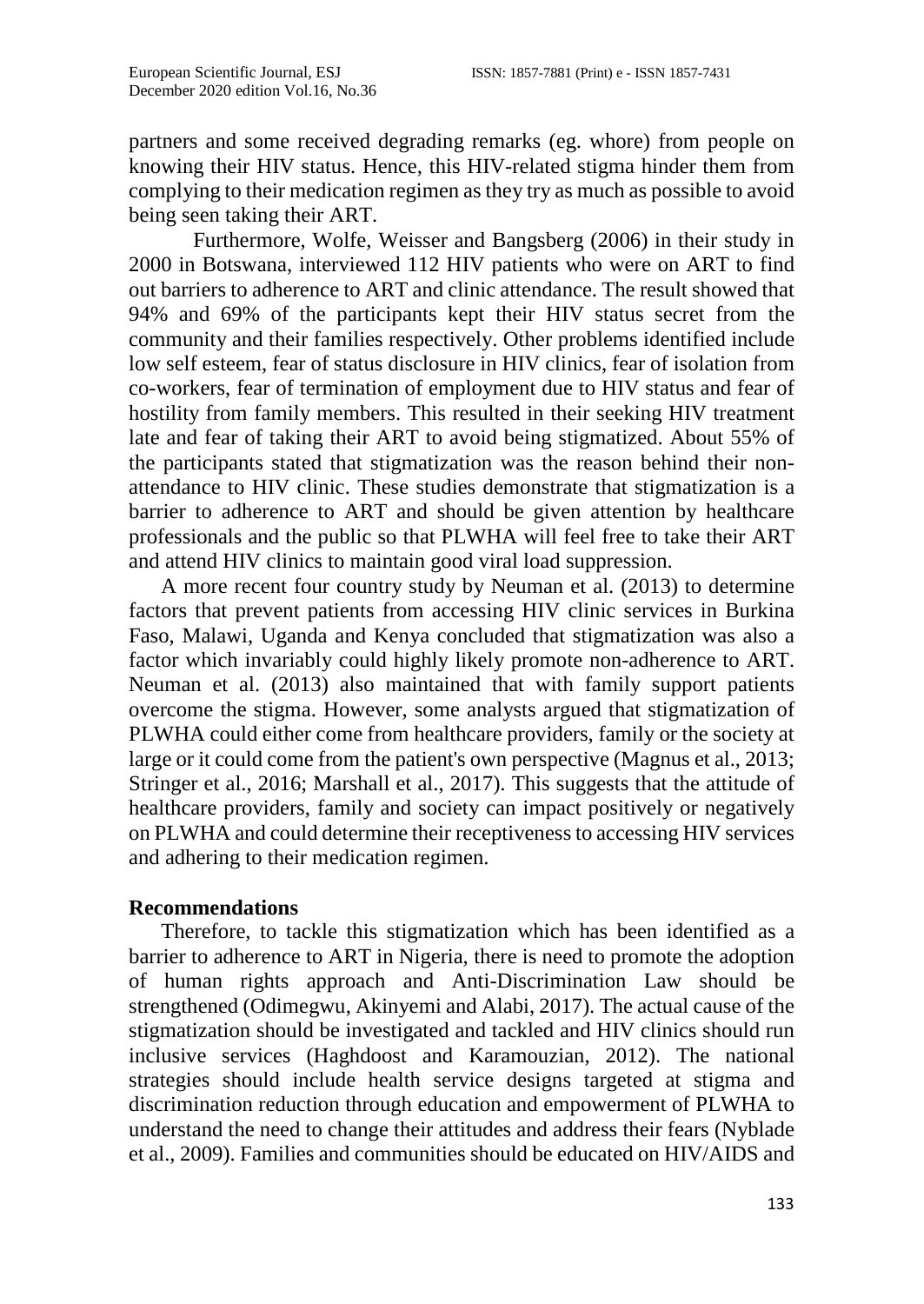should be involved in the care and treatment of PLWHA as this will help reduce stigma and discrimination.

Furthermore, there is a need for PLWHA to understand their human rights and act when their rights are violated (Odimegwu, Akinyemi and Alabi, 2017). In other words, if all these recommendations are enhanced and strengthened, PLWHA will be free to access HIV clinics without fear and will highly likely maintain a good adherence to their ART.

The reason why some studies reported low levels of stigma and others much higher levels is not clear and was not specified in most of the studies. Hence, there is need for more research to ascertain these variations.

# **Conclusion**

This review conclude that family support, peer support, regular home visits by healthcare professionals, regular free HIV services, free ART, free drugs for those with opportunistic infections and above all a good interpersonal relationship between PLWHA and their healthcare providers will promote adherence to ART and reduce stigmatisation which has been identified a barrier to non-adherence to ART among PLWHA in Nigeria.

# **References:**

- 1. Afe, A.J., Motunrayo, O. and Ogungbade, G.O. (2018) Factors Influencing Adherence to HAART among Patients Living with HIV Infection in Southwest Nigeria: A Cross-Sectional Analysis. Journal of HIV & Retro Virus. 4 (1), pp.1-9.
- 2. Agu, K.A., Okojie, O., Oqua, D., King, R.C., Omonaiye, O., Onuoha, C., Isah, M.A. and Iyaji, P.G. (2011) Medication Adherence and Risk Factors for Non-adherence Among Patients Taking Highly active Antiretroviral Therapy. West African Journal of Pharmacy. 22 (1), pp.19-26.
- 3. Anyaike, C., Atoyebi, O.A., Musa, O.I., Bolarinwa, O.A., Durowade, K.A., Ogundiran, A. and Babatunde, O.A. (2019) Adherence to combined Antiretroviral therapy (cART) among people living with HIV/AIDS in a Tertiary Hospital in IIorin, Nigeria. Pan African Medical Journal. 32 (10), pp.1-12.
- 4. Bello, S.I. (2011) HIV/AIDS Patients' Adherence to Antiretroviral Therapy In Sobi Specialist Hospital, IIorin Nigeria. Global Journal of Medical Research. 11 (2), pp.17-26.
- 5. Chineke, H.N., Adogu, P.O.U., Uwakwe, K.A. and Ewuzie, M.U. (2015) Assessment of level of Adherence to Antiretroviral Therapy among Human Immune Deficiency Virus/acquired Immune Deficiency Syndrome Patients at Imo State University Teaching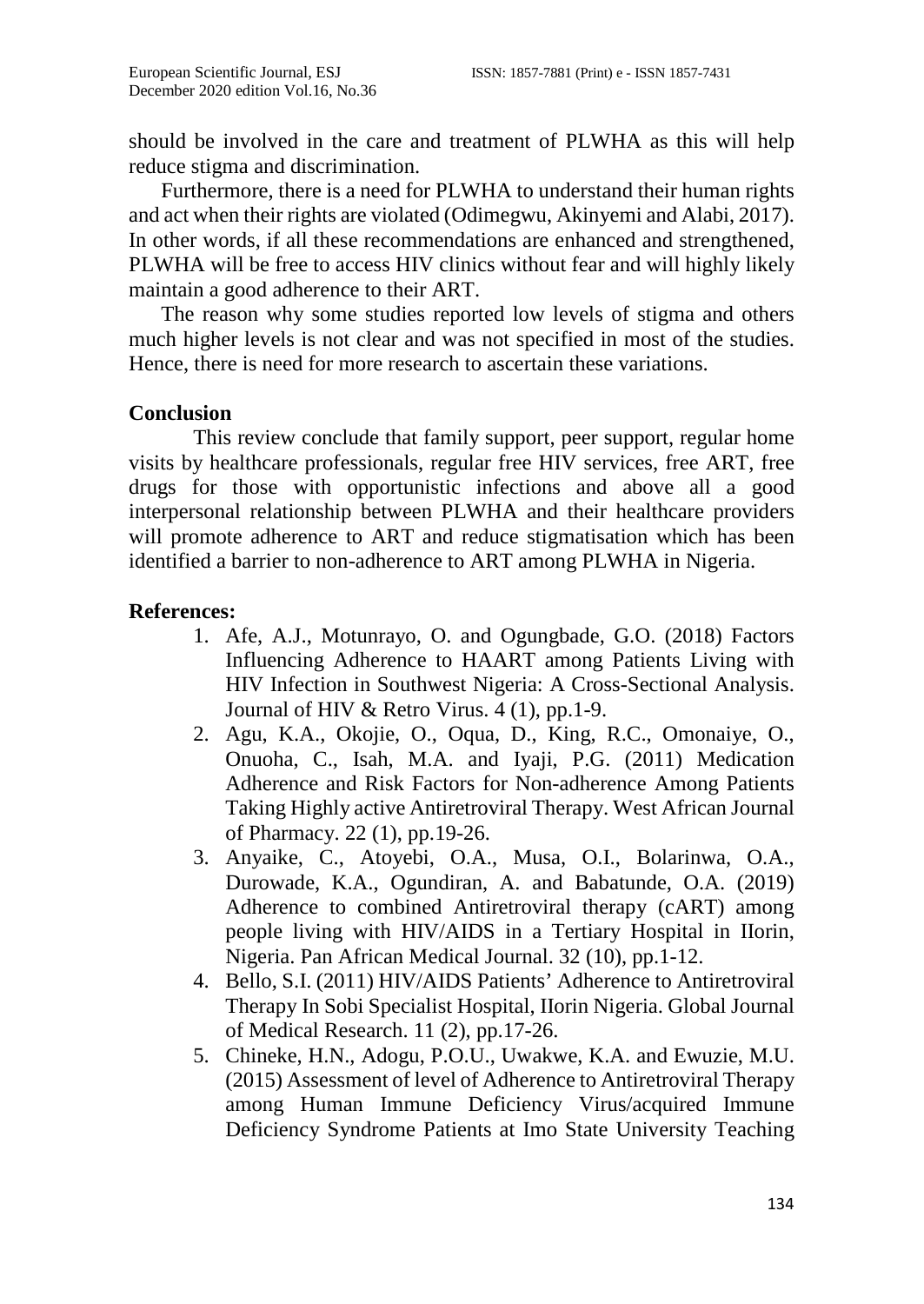Hospital, Orlu, Nigeria. Nigerian Journal of General Practice. 13 (1), pp.21-25.

- 6. Dahlui, M., Azahar, N. and Bulgiba, A. (2015) HIV/AIDS related stigma and discrimination against PLWHA in Nigerian population. PLoS One. 10 (12), pp.n.k.
- 7. HIV and AIDS Anti-Discrimination Act 2014 (c.125) Lagos: The Federal Government Printer.
- 8. Edward, L. (2006) Perceived social support and HIV/AIDS medication adherence among African American women. Qualitative Health Research. 16 (5), pp.679-691.
- 9. Erah, P.O. and Arute, J.E. (2008) Adherence of HIV/AIDS patients to antiretroviral in a tertiary health facility in Benin City. African Journal of Pharmacy and Pharmcology. 2 (7), pp.142-152.
- 10. Haghdoost, A. and Karamouzian, M. (2012) Zero New HIV Infections, Zero Discrimination, and Zero AIDS-Related Deaths: Feasible Goals or Ambitious Visions on the occasion of the World AIDS Day? International Journal of Preventive Medicine. 3 (12), pp.819-823.
- 11. Kalichman, S.C., Pope, H., White, D., Cherry, C., Amaral, C.M., Swetzes, C., Flanagan, J. and Kalichman, M.O. (2008) The Association between Health Literacy and HIV Treatment Adherence: Further Evidence from Objectively Measured Medication Adherence. Journal of the International Association of Physicians in AIDS Care. 7 (6), pp.317-323.
- 12. Magnus, M., Herwehe, J., Murtaza-Rossini, M., Reine, P., Cuffie, D., Gruber, D. and Kaisser, M. (2013) Linking and retaining HIV Patients in Care: The importance of Provider Attitudes and Behaviours. AIDS Patient Care and STD. 27 (5), pp.297-303.
- 13. Marshall, S.A., Brewington, K.M., Allison, M.K. and Zaller, N.D. (2017) AIDS Care. 29 (11), pp.1337-1345.
- 14. Muoghalu, C.O. (2018) Factors influencing adherence to antiretroviral therapy among people living with HIV/AIDS attending the State Hospital, Osogbo, Nigeria. HIV & AIDS Review. 17 (4), pp.288-298.
- 15. Nachega, J.B., Stain, D.M., Lehman, D.A., Hlatshwayo, D., Mothoping, R., Chaisson, R.E. and Karstaedt, A.S. (2004) Adherence to Antiretroviral Therapy in HIV-Infected Adults in Soweto, South Africa. AIDS Research and Human Retroviruses. 20 (10), pp.1053-1056.
- 16. Nachega, J.B., Morroni, C., Zuniga, J.M., Schechter, M., Rockstroh, J., Solomon, S. and Sherer, R. (2012) HIV treatment adherence, patient health literacy, and Healthcare provider-patient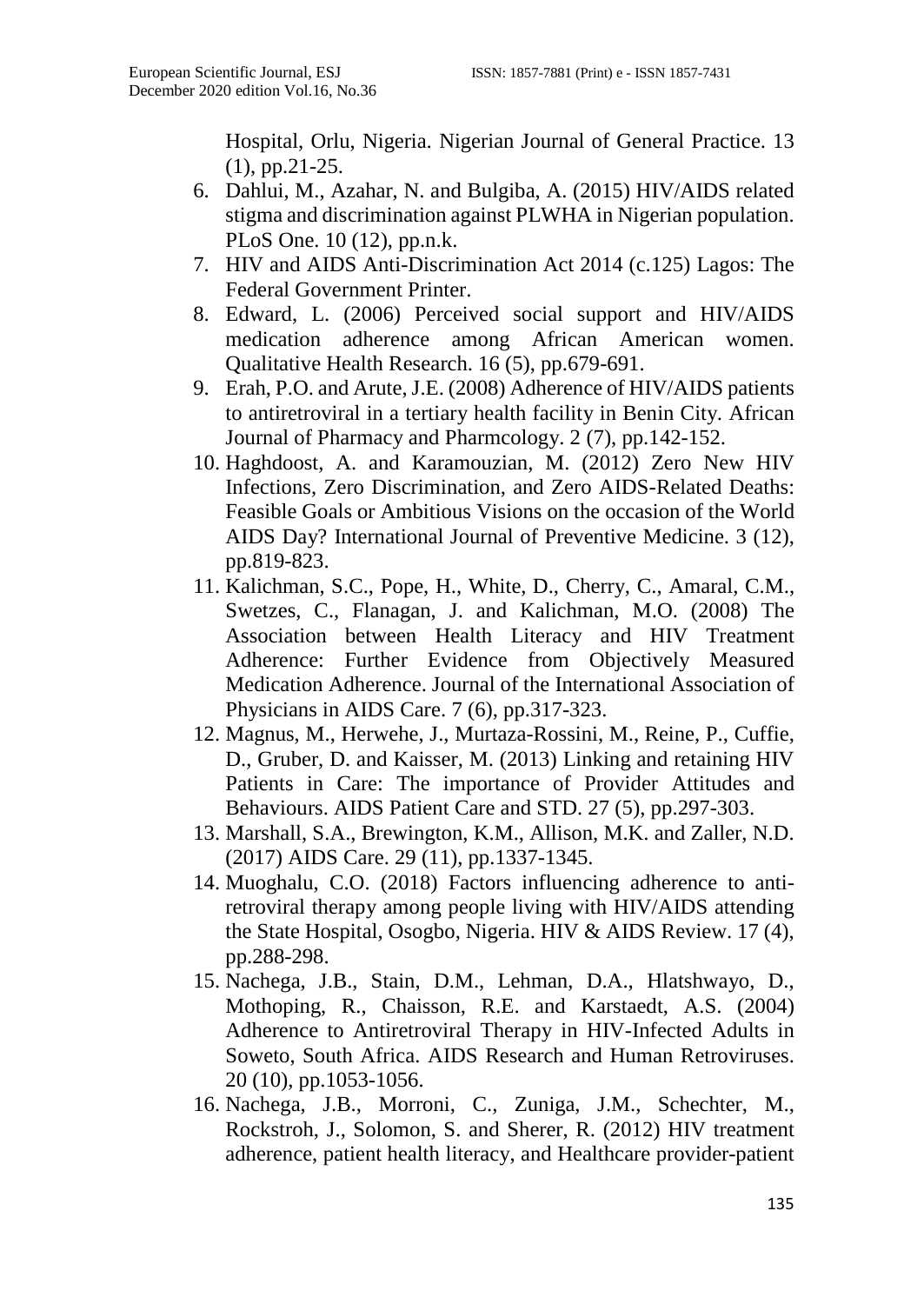communication: results from 2010 AIDS Treatment for Life International Survey. Journal of the International Association of Physicians in AIDS Care. 11 (2), pp.128-133.

- 17. Neuman, M., Obermeyer, C., Cherutich, P., Desclaux, A., Hardon, A., Ky-zerbo, O., Namakhoma, I. and Wanyenze, R. (2013) Experiences of Stigma, Discrimination, Care and Support Among People Living with HIV: A Four Country Study. AIDS and Behavior. 17 (5), pp.1796-1808.
- 18. Nduaguba, S.O., Soremekun, R.O., Olugbake, O.A. and Barner, J.C. (2017) The relationship between patient-related factors and medication adherence among Nigerian patients taking highly active anti-retroviral therapy. African Health Sciences. 17 (3), pp.738-745.
- 19. Nyblade, L., Stangl, A., Weiss, E. and Ashburn, K. (2009) Combating HIV Stigma in health care settings: what works?. Journal of International AIDS Society. 12 (15), pp.1758-2652.
- 20. Odili, V.U., Obieche, A.O. and Amibor, K.C. (2017) Adherence to Antiretroviral Therapy and Its Determinants Among HIV-Infected Patients in Nigeria. Journal of Pharmacy Practice. 30 (3), pp.291- 295.
- 21. Odimegwu, C.O., Akinyemi, J.O. and Alabi, O.O. (2017) HIV-Stigma in Nigeria: Review of Research Studies, Policies, and Programmes. AIDS Research and Treatment. 2017 (10), pp.1-13.
- 22. Okoronkwo, I., Okeke, U., Chinweuba, A. and Iheanacho, P. (2013) Nonadherence Factors and Sociodemographic Characteristics of HIV-Infected Adults Receiving Antiretroviral Therapy in Nnamdi Azikiwe University Teaching Hospital, Nnewi, Nigeria. ISRN AIDS. 2013 (2013), pp.1-8.
- 23. Oku, A.O., Owoaje, E.T., Ige, O.K. and Oyo-ita, A. (2013) Prevalence and determinants of adherence to HAART amongst PLHIV in a tertiary health facility in south-south Nigeria. BMC Infectious Diseases. 13 (401), pp.1471-2334.
- 24. Omosanya, O.E., Elegbede, O.T. and Isinkaye, A.O. (2014) Effects of Stigmatization/Discrimination on Antiretroviral Therapy Adherence among HIV-infected Patients in a Rural Tertiary Medical Center in Nigeria. Journal of the International Association of Providers of AIDS Care. 13 (3), pp.260-263.
- 25. Rao, D., Kekwaletswe, T.C., Hosek, S., Martinez, J. and Rodriguez, F. (2007) Stigma and social barriers to medication adherence with urban youth living with HIV. AIDS Care Journal. 19 (1), pp.28-33.